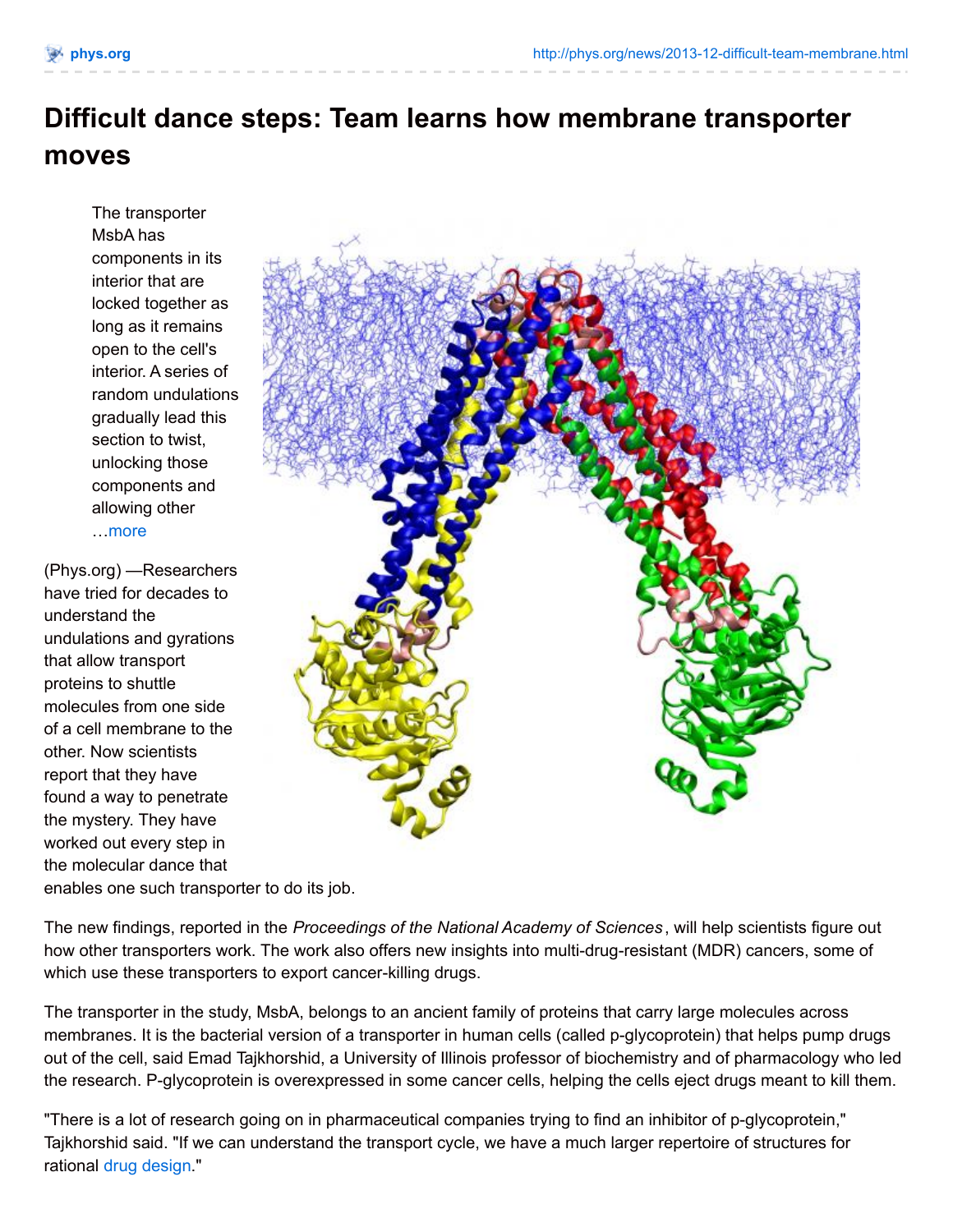Research on large, membrane-bound proteins like MsbA has always been problematic because they are not easy to crystallize (a common technique for determining a protein's three-dimensional shape) and each crystal structure reflects only one of the many conformations these shape-shifting proteins undergo, Tajkhorshid said.

Share Video

**Select** 



Watch a video about the research that includes an animation of the transport protein in action.

"If you want to design a drug for a protein usually you look at the structure and see how you can design a molecule that binds to a particular conformation," he said. Knowing all the different conformations a protein adopts will offer more targets for drug design, he said.

Before this study, researchers had to guess at the changes that occurred between the transporter's inward-facing (open to the cell interior) and outward-facing (open to the cell exterior) states, the only two known conformations. Rather than guessing, Tajkhorshid and his co-author, postdoctoral researcher Mahmoud Moradi, took a more painstaking, but ultimately more fruitful, approach. They used molecular dynamics [simulations](http://phys.org/tags/molecular+dynamics+simulations/) to look at many potential pathways leading from one conformation to the other, simulating individual steps in the [transport](http://phys.org/tags/transport/) cycle in atomic-level detail. Then they measured the energetics of each step to discover which steps required the least work, and thus were most likely to occur.

"The main thing that was new here was trying many pathways and using what we call non-equilibrium work – how much work it takes to walk that path – to judge the quality of the pathway," Tajkhorshid said.

Their simulations included every atom in the protein, the adjoining membrane and the surrounding water molecules – about 250,000 atoms in all, the researchers said.

**Postdoctoral** researcher Mahmoud Moradi (left) and biochemistry professor Emad **Taikhorshid** discovered how a transporter protein changes its shape to shuttle other molecules across the cell membrane. Credit: L. Brian **Stauffer** 

"It took us many months to search as many possible paths as we could imagine connecting



the two end states," Tajkhorshid said. "And when we did that we slowly realized that we could discover much better pathways" than those that had been proposed before. The result was what the researchers call a "minimum work